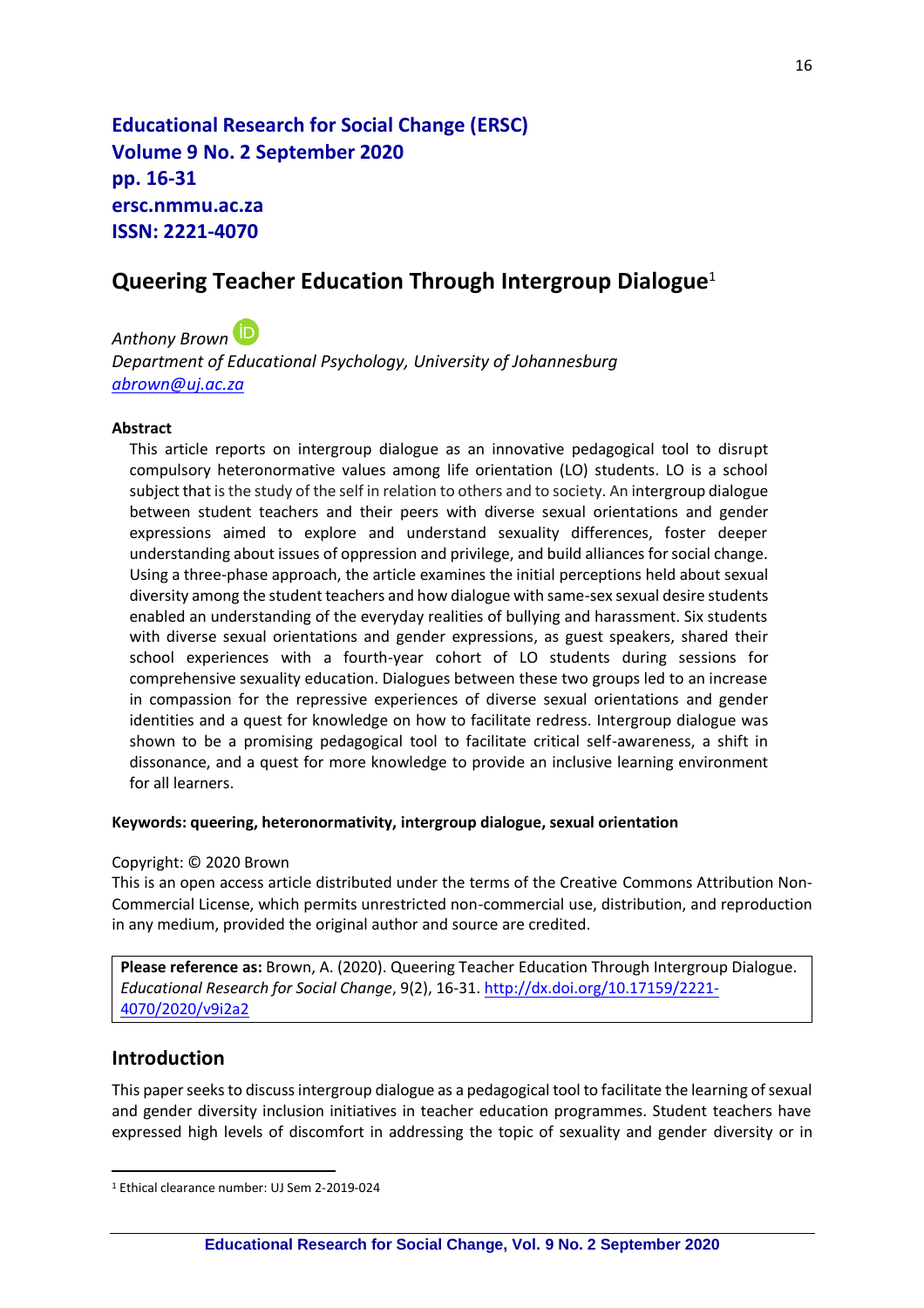engaging peers with nonheterosexual identities (Brown & Diale, 2017; Richardson, 2008; Rothmann & Simmonds, 2015). Even teacher educators are found to be afraid to address issues of sexual and gender diversity (Pieterse, 2019). It is not surprising that teachers have inadequate knowledge and pedagogical tools to create a learning environment that is safe and inclusive for all learners, regardless of sexual orientation (Francis, 2017a). Gender identities and sexual orientation in South African schools continue to be conceptualised through normalised notions of heteronormativity, conservative religious beliefs, and perceived cultural values that construct sex, sexuality, and gender as fixed (Francis, 2019). The wellbeing, learning opportunities, and agency of young people who identify as, or are perceived as, LGBT are compromised and subjected to persistent homophobic violence, bullying, and discrimination that compromises their wellbeing, learning opportunities, and agency (Francis et al., 2019; Francis, 2017a; Msibi, 2012; Ngabaza & Shefer, 2019). Teachers are reluctant to create safe and inclusive learning environments because they claim that they disrupt the moral compass of society (Mayeza & Vincent, 2019). This is despite the constitutional and educational statutes that afford protection to, and affirmation of, diverse sexual orientations in South Africa.

Teachers need to be empowered to be competent and comfortable to educate and create enabling environments for learners with diverse sexual and gender identities because lesbian, gay, and bisexual individuals are part of every society, globally (Richardson, 2004), and certainly in the school community. Francis (2010) found that young people as young as 13 years disclose and embrace their nonheterosexual identities. Using literature that deals with sexual diversity in teaching enables student teachers to navigate away from feeling uncomfortable to gaining knowledge—and makes them eager to learn about sexual diversity realities (Helmer, 2015). This study asks the question: "How could intergroup dialogue be used as pedagogical tool to facilitate the teaching and learning of sexual and gender diversity?"

# **Intergroup Dialogue: A Pedagogical Tool for Agency**

Intergroup dialogue has the potential to gather people from diverse backgrounds in a conducive and facilitated learning environment to explore commonalities and differences. It allows for the exploration of the nature and consequences of systems of power and privilege and helps those who participate in the dialogue to find ways to work together as one (Zúñiga et al., 2007). Miles and Kivigham (2012) explained that one group is often more privileged than those from certain othered social identities. "Intergroup dialogue integrates cognitive teaming about identity, difference, and inequality with affective involvement of oneself and others through sharing intimate personal reflections and meaningful critical dialogue" *(*Zúñiga et al., 2007, p. 5). This approach is ideal considering the privilege of heterosexuality is the norm in school settings, with any other form of sexual identity being constructed as abnormal (Francis, 2017b). It is important to point out that intergroup dialogue is not a debate where one group tries to prove to the other group the accuracy of their own positioning and the error of the other. This approach focuses on the importance of listening and speaking truthfully and openly to improve interpersonal communication (Zúñiga et al., 2007).

In this study, intergroup dialogue meetings were designed to offer a safe space for student teachers to explore diversity and justice issues through participating in activities, individual and group reflections, and dialogue between groups (Nagda et al., 1999). In his theory of anti-oppressive education, Kumashiro (2000) advocated for an education that is critical of privileging and othering, and is responsive to notions of discrimination. Dialogue between the two groups has been found to increase the extent to which participants think about themselves as members of society and as members of the social identity group they are in (Miles & Kivigham, 2012) as they learn from the other. Intergroup dialogue has the ability to increase awareness about self, individual differences, group identities, and social discrimination (DeTurk, 2006). Studies using intergroup dialogue meetings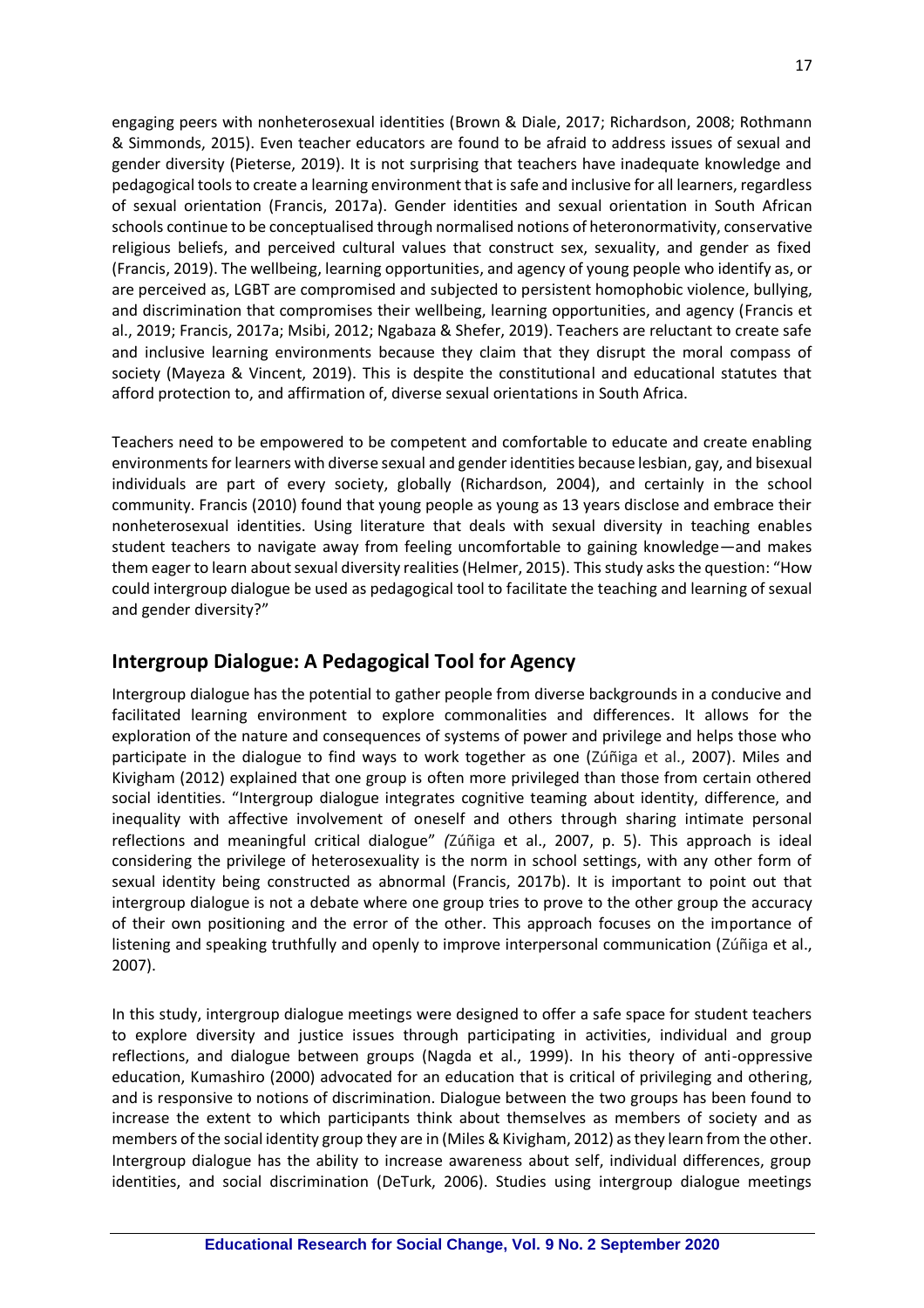helped participants not only to learn more about other groups, but also to speak freely with the other group members and help them to feel comfortable spending time with the different groups they are in contact with (Tauriac et al., 2013). However, communication between different sexual and gender identity groups can be emotionally difficult for participants. DeTurk (2006), in a study with groups of diverse sexual orientations, found that participants were encouraged to talk with and support others whom they would never engage with under normal circumstances. Similarly, Dessel et al. (2011), in researching bisexual identities, shared a reflection of a student who perceived intergroup dialogue as "an opportunity for personal growth in terms of accepting your own sexuality and having a sense of self value" (p. 1140).

Nagda et al. (1999) identified three goals when using intergroup dialogue as pedagogical tool: (a) developing intergroup understanding by helping participants discover their own and other social identities, (b) promoting positive intergroup relationships by developing participants' sympathy and motivation to overcome differences of identity, and (c) promoting intergroup teamwork for personal and social responsibility for better social justice. Dessel et al. (2011) showed how intergroup dialogue (a) develops participants' skills in constant communication despite differences, (b) develops understanding the dynamic of differences and dominance, and (c) encourages commitment in individual and group alliance building and social justice action. Intergroup dialogue may, nonetheless, pose a few challenges. For example, in such dialogue, students share their very personal experiences and feelings. Dessel et al. (2011) suggested that participating in this dialogue involves a fear of being outed to people beyond the group although there are ground rules set at the beginning of the meetings. Students may be concerned that their sexuality will be shared with people who do not know their preferred sexual identity. It is critical to point out that participants should only share information that they feel comfortable with in the event that it ends up in the public domain. Certain participants in groups might have strong opinions about others, and it is important that very clear ground rules of participation are laid down at the outset.

# **Queer Theory**

Queer theory critically interrogates and analyses the meaning of identity, focusing on interactions between groups of people and resisting oppressive social constructions, orthodoxies, and dualism of dominant sexual orientation and gender identities (Abes & Kasch, 2007). Above all, queer theory disrupts what is perceived to be "normal" and celebrates the differences in society (Kumashiro, 2003). This ideology that perpetuates the belief that a heterosexual gender and sexual identity is valued more than sexual minority identities and expression enforces hierarchies marked by rigid beliefs, rules about gender expressions, and roles (Schilt & Westbrook, 2009). Queer theory ultimately questions the presumptions, values, and viewpoints from marginal and central positions, be they ethnic, racial, sexual, or gender identities (Dilley, 1999). Queer theory is not to make being queer normal but to interrogate existing unjust principles that uphold rigid structures of conformity and ideas about heterosexuality that constrain people's identification and life choices (Plummer, 2015). Msibi (2012) chose the term "identification" because the term "identity" creates the perception of a fixed form of being. The expression a person has of their gender and sexuality can be fluid and changeable as the individual affects society, and as society affects the individual (Abes & Kasch, 2007). Therefore, the ways in which an individual identifies could vary. In this article, I avoid northern hemisphere identification labels such lesbian, gay, bisexual, transgender, intersex because these terminologies are not always recognised in African ecologies (Francis & Reygan, 2016), particularly in rural communities in South Africa (Msibi, 2012). Here, terminologies were found to reinforce perceptions of nonheterosexual identification as a Western import and sexual diversity as unAfrican (Brown, 2019). The phrase, "sexual and gender diversity" is more suitable because it engages with issues of gender, power, and community in Southern Africa (Reygan & Francis, 2015).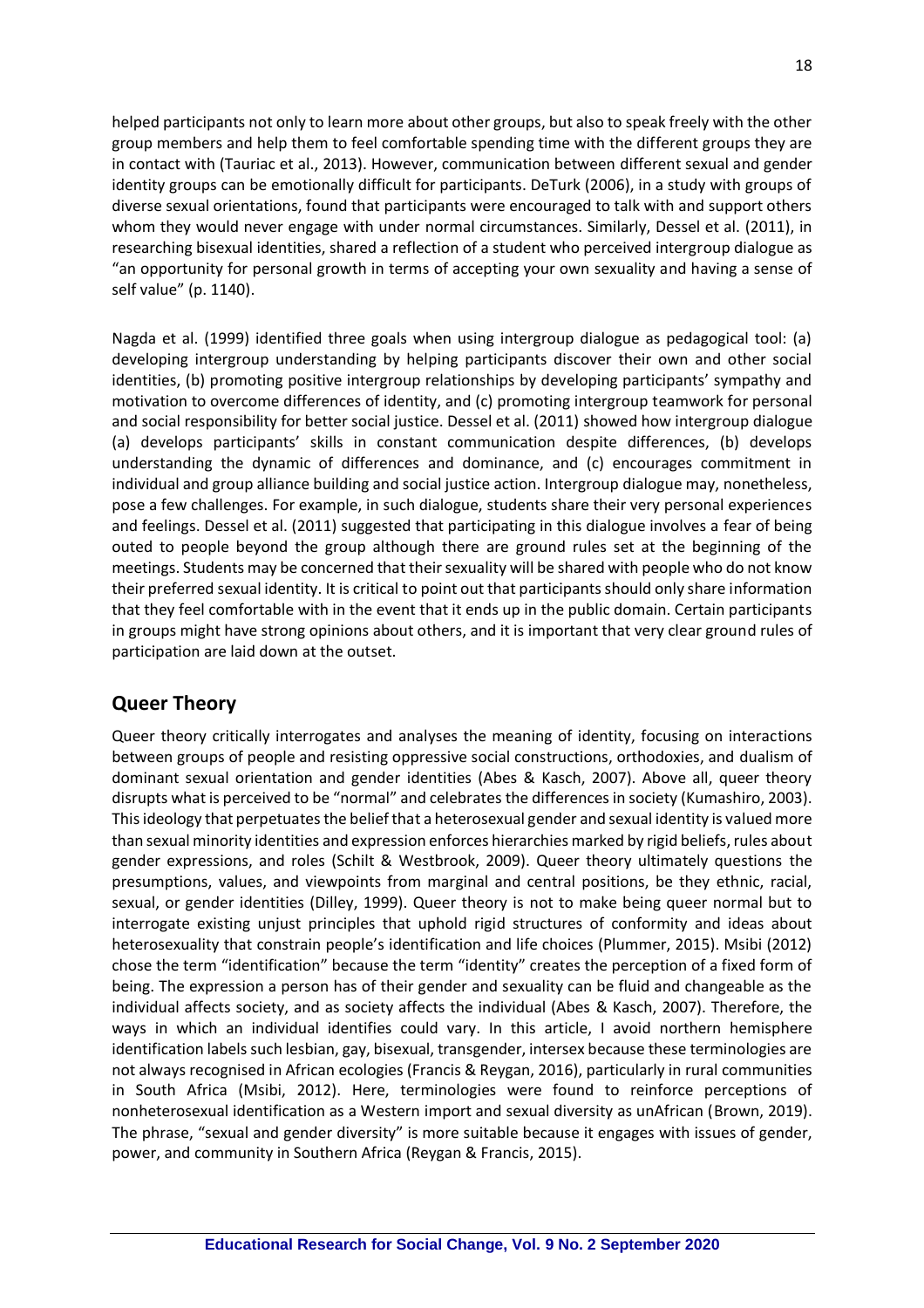Schools are microcosms of the broader society (Rothmann & Simmonds, 2015), with the values of such a society being transferred, reinforced, and perpetuated in the school community. If schools are located in homophobic societies, such beliefs regulate how sexuality and gender diversity are perceived. Consequently, teachers and learners are more likely to discriminate against people who do not conform to the compulsory heteronormative culture because it is not allowed in the societies they come from (Brown, 2019a). However, if schools start to affirm and embrace a learning environment that accommodates diversity, teachers and learners will have a chance to gather information and knowledge about same-sex sexualities to help society understand and accept difference. To help learners understand and accept sexual diversity, teachers need to be empowered with tools that will resist different forms of oppression (Francis & Msibi, 2011). This requires teachers to facilitate discussions on sexual and gender diversity (Francis, 2012). Therefore, queer theory is seen as a method to disrupt and challenge the traditional styles of thought we have around gender and sexual identity that view heterosexuality and homosexuality not as an identity or social status, but as categories of knowledge, desire, sexualities, or identities (Meyer, 2010). Including queer theory in teacher education could help to deconstruct the idea that homosexuality is the opposite of heterosexuality—because there is a spectrum of sexualities that shows that people are diverse and fluid in their sexual identities. Teachers must learn to see schools as a place to question, explore, and seek alternative explanations rather than a place where knowledge means certainty, authority, and stability (Meyer, 2010). Schools should not be institutions that police and regulate human agency when it comes to sexuality but an environment that fosters, encourages, embraces, and celebrates human agency in a diverse society such as South Africa. Teachers need skills to facilitate a learning environment of continuous negotiation and mutual influence. As Francis (2017a) explained, teachers should provide young people with opportunities for agency or the choice to resist, contest, or select existing discourses and exercise power. The use of intergroup dialogue in sexuality education (research) takes into consideration the process of knowledge production and identity construction (Pattman & Bhana, 2017). It deconstructs the power dynamics found between the adult (researcher) and the youth (participants) and acceptable discourses that mark sexuality as a topic for adulthood. More so, an understanding of diverse (sexual) identities will empower individuals and institutions to question systems of oppression, how they work, how they are sustained, and how they can be contested (Muthukrishna, 2008).

## **Data Collection Strategies**

Students from my institution constitute a diverse cohort predominantly from rural geographies. In one of the comprehensive sexuality education<sup>12</sup> sessions, a few students shared that they had never spoken to, and were not likely to engage with, individuals' nonheterosexual expressions. This reality motivated me to introduce an intergroup dialogue session. My student teachers who assumed a privileged heterosexual identity were put into dialogue with others with often-oppressed nonheterosexual identities. This process was facilitated over two weeks and in three phases. Phase 1 had two groups: The first group were the fourth-year life orientation (LO) student teachers, and the second group consisted of nonheteronormative students from the same institution. In trying to disrupt student teachers' perspectives and assumptions through transformative learning, the second group consisting of six speakers with diverse sexual orientations came to share stories of their school experiences. Tauriac et al. (2013) found that intergroup dialogue between heteronormative and nonheteronormative groups was an ideal strategy to disrupt deep-seated prejudices and promote critical consciousness (Kumashiro, 2001; Miles & Kivlighan, 2012). I met separately with the two groups and explained the focus of the engagement. These experiences could date back to their school years (on average, about three years earlier) and depict recent and possibly present practices in schools. During Phase 1, students in Group 2 (i.e., with self-identified nonheterosexual identities)

 $12$ Comprehensive sex education (CSE) is a sex education instruction method based on a curriculum that aims to give students the knowledge, attitudes, skills, and values to make appropriate and healthy choices in their sexual lives. It forms part of the LO curriculum.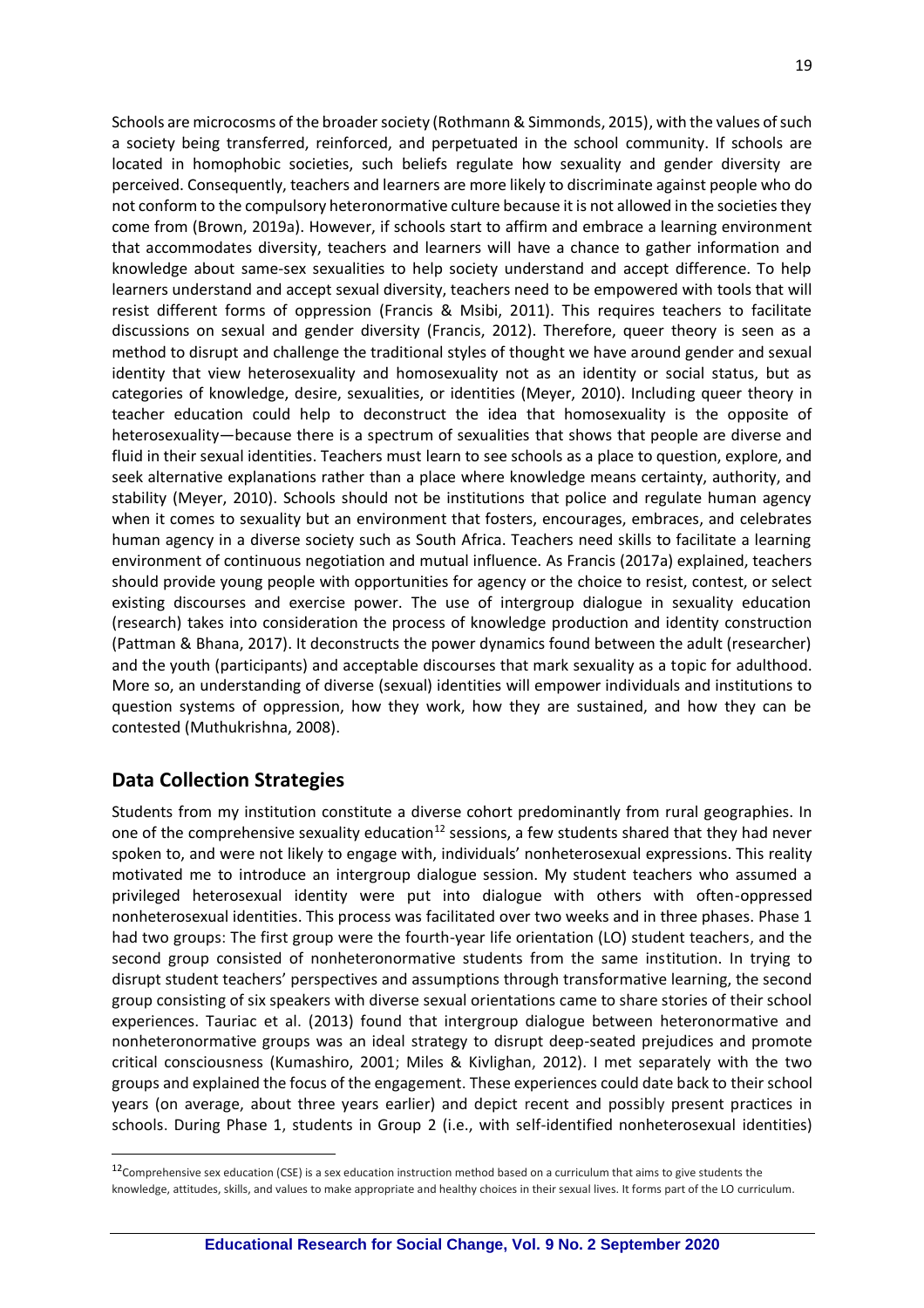shared with each other what they experienced and decided on different focus areas that they wanted to present to the fourth-year LO student teachers. Tauriac et al. (2013) suggested that participants test ideas or previously unarticulated feelings about other groups before raising them directly in the dialogue.

During this phase, student teachers in Group 1 were also coached on simple strategies to engage in a discussion that was of an empowerment nature. I asked students to share how society talks about individuals who do not conform to the normative genders. By phrasing the question from a societal angle, I hoped to avoid politically correct responses that might reflect students' personal views and shield their own image from being seen as negative (Larrabee & Morehead, 2008). They nevertheless presented their own views. Student teachers were also requested to express their levels of comfort should they be asked to teach about and attend to the needs of learners with diverse sexual orientations and gender expressions. In both groups, we established rules of engagement that would be respectful of others and would not cause harm.

The two groups met in Phase 2. This phase commenced a week after the first phase. Participants were given the opportunity to explore issues that related to personal and social identities and commonalities and differences between the two groups (Miles & Kivlighan, 2012). Students with nonheterosexual identities presented their school experiences to student teachers. The purpose of Phase 2 was for student teachers to be sensitised to the everyday realities of learners with nonheterosexual sexualities in schools. It was also to illustrate to student teachers how prejudice and discriminatory beliefs and behaviour impact the school experiences of nonheterosexual learners. The group engaged in a discussion guided by the presentations prepared in Phase 1. Student teachers had to write a short reflection of their experiences during the session.

Phase 3 was conducted during a tutorial session in the same week. Student teachers reflected on their perceptions about nonheterosexual students before and after the dialogue. The initial reflections on social talk about sexuality and gender diversity from Phase 1, the reflections from the intergroup dialogue from Phase 2, and reflections on personal perceptions on sexuality diversity before and after the talk were thematically analysed to explore changes in perceptions.

A total of six volunteer self-identified nonheterosexual students were recruited from the sexual and gender diversity student support organisation. All participants were above the age of 18 years and signed a consent form to participate. The students with diverse sexuality and gender identities as well as the LO student teachers had to consent that all information could be used in a publication. They were assured that all identities would be protected and that they could withdraw at any time should they feel uncomfortable. Both groups remained active throughout the dialogue and other activities.

## **Finding and Discussions**

The three themes generated during the analysis process are as follows:

- Homophobic society: Shaping young minds
- Discomforting heteronormativity
- Shifting perceptions: From homophobia to social cohesion.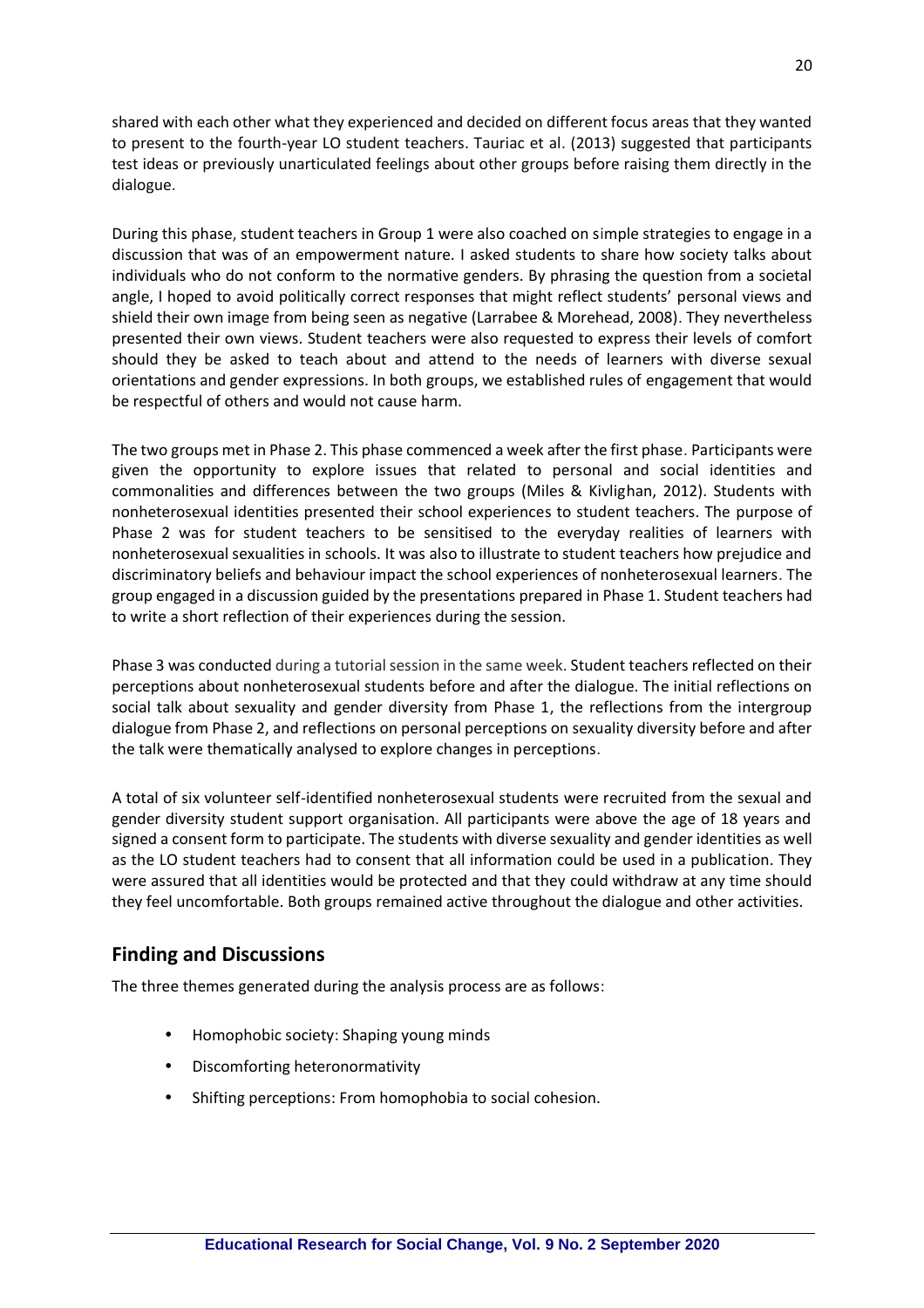#### **Homophobic Society: Shaping Young Minds—Phases 1 and 2**

Families in South Africa have predominantly grown up in a heteronormative society where heterosexuality is the only acceptable relationship (Brown, 2019b; Wells & Polders, 2006). As a result, these heterosexual households possess innumerable misconceptions about diverse sexual and gender expressions (Kowen & Davis, 2006; Sutherland et al., 2016). This belief in a heterosexual society is reinforced by the media, religion, legal discourses, and education (Wells & Polders, 2006). Narratives from student teachers depicted similar notions of compulsory heterosexual perceptions of sexual orientations.

#### *Phase 1*

As explained, in Phase 1, I explored the perceptions of student teachers towards people with nonheterosexual orientations. In my initial planning, we started the conversation with a simple question on how people in society perceive and talk about nonnormative sexuality. One of the biggest gatekeepers of sexual diversity and social cohesion in South Africa is religion (Eslen-Ziya et al., 2015). Thus, in Phase 1, I drew attention to a homophobic incident that elicited wide public attention when a pastor equated people with a same-sex sexual orientation to being lower than animals. A selfdisclosed popular television icon known to most South Africans, Somizi Mhlongo, attended the service in which homosexual identities were dehumanised and staged a walkout as a result. This was widely reported by means of a video clip in the media. It should be noted that in South Africa, entertainment education has been hailed as a tool that enables transformation and social cohesion (Brown, 2019b). The video clip that expressed Somizi's complaints about the disparaged sermon was presented only to the LO student teachers in Phase 1. Student teachers were asked to write short reviews of the clip and the discussions that followed. This was beneficial to the dialogue because all the students were aware of the incident, which had sparked a national debate. Students were also asked how comfortable they would be to teach a child with a nonheterosexual sexuality. Below, are selected views of my student teachers about sexual diversity:

*In my Zulu culture, we were never taught about gay people. If boys don't act like men, then they must be beaten to be made strong. There is no such thing as a homosexuality in my culture. (Male student teacher)*

*Homosexual people should understand nature. How can two men or two women reproduce? It is against the natural order of the universe. So, homosexuality must be abnormal. (Female student teacher)*

*I don't have a problem with homosexuals. They must just live their lives in private. (Male student teacher)*

*Homosexuals are abused and neglected people. They just need counselling; then they will be all fine. (Female student teacher)*

*Since homosexuality was legalised by the constitution, they have become so many. It is like a fashion; everyone wants to be homosexual. Even young children. I think it is just a bad example. (Male student teacher)*

*On the question of how comfortable they would be to teach learners who disclosed and embraced their nonheterosexual orientations, the following views were captured:*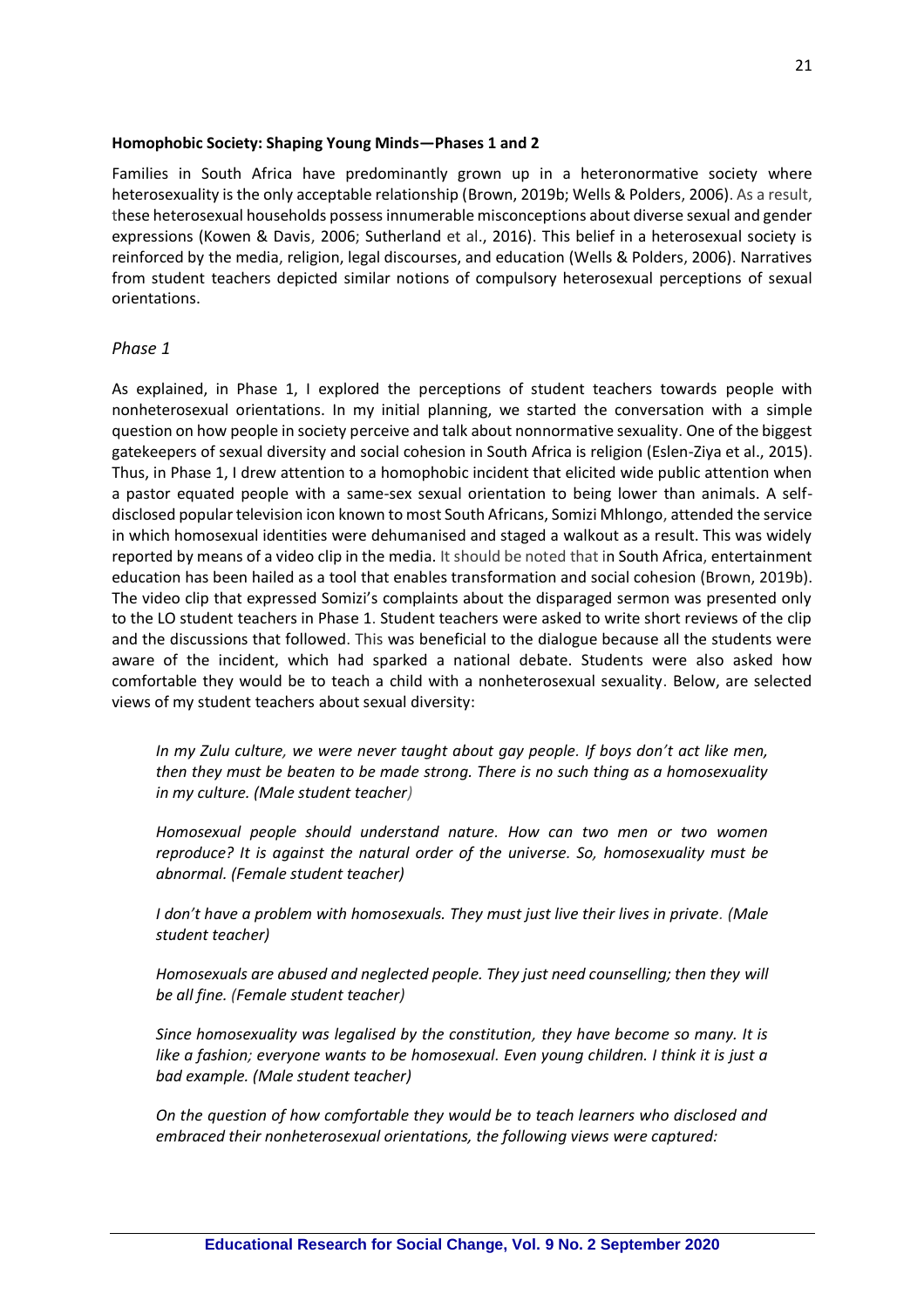*I see gay people on campus all the time, but I have never spoken to them. I never engaged with a homosexual person before. I am not sure if I will be comfortable. (Male student teacher)*

*I don't have a problem with teaching them as long as they don't disrupt my class. They are always loud and seek attention. (Female student teacher)*

*These people always make moves on us straight guys on campus. What if a learner wants a relationship with me? I am not sure whether I could handle that. (Male student teacher)*

*How do you group the class with homosexuals there? Let's say you want to split the class in male and female groups, what do I do? (Female student teacher)*

*In LO, you talk about safe sex education. Will I be expected to talk about gay sex? I think I will have problems with other parents and, besides, my religion does not allow it. (Male student teacher)*

*I* am an African man. There is no way *I* can accept that. *I* will ignore his or her *homosexuality and treat them like all the other normal learners. (Male student teacher)*

The above narratives from participants represent the overall responses from LO student teachers. Student teachers' constructions of diverse sexual orientations and gender expressions demonstrate similar dissonance found in the survey by Sutherland et al. (2016) with 5,000 participants who expressed strong elements of homonegativity. This is despite that fact that issues of diverse sexual orientations fall into the domain of LO (Francis & DePalma, 2014). The student teachers' perceptions of diverse sexual orientations and gender expressions were framed by religion, culture, social misconceptions, and objectification. Francis (2017b) and Ngabaza and Shefer (2019) found that these influenced teachers' and learners' homophobic responses to sexual diversity in schools. Without the necessary intervention, many of these student teachers would have reproduced and sustained the homophobic violence that is prevalent in schools (Mayeza & Vincent, 2019). From the responses, I also identified that silencing and invisibilising of homosexuality, bisexuality, and transgender expressions is still the most common approach among teachers (Brown, 2019b; Francis, 2017b). Francis (2017b) found that discussion on bisexuality is almost nonexistent or often confused with understandings of intersex developments. Transgender learners are constantly subjected to violence and harassment for not adhering to the compulsory gender binary school practices (Sanger, 2014). Student responses to sexual orientations and gender expressions in this study too, pressed for heterosexuality as the only valid sexual orientation (Rothmann & Simmonds, 2015), hence, South African schools have been found to be unsafe for (young) people with diverse sexual orientations (Brown, 2019b; Butler et al., 2003; Francis, 2017a; Kowen & Davis, 2006; Msibi, 2012). Perceptions about diverse sexual orientations and gender expressions held by student teachers show the wellbeing risks that young people with nonheterosexual orientations might face when in the care of these future teachers. In response to the first research question—"How do student teachers view learners with sexual orientations and gender expressions other than heterosexuality?"—Phase 1 clearly demonstrates that perceptions and constructions of diverse sexual orientations and gender expressions are still repressive. It is concerning that over almost 20 years, South African research publications on sexual diversity in schools (Butler et al.*,* 2003; Mayeza & Vincent, 2019) show that very little transformation has taken place in teacher education. It does not appear that universities where teachers are prepared have aligned themselves with the constitutional ideals of a diverse and socially cohesive society. It is concerning to find that student teachers in their fourth and final year of initial teacher education still exhibit such dissonant views. Ironically, LO teachers are on the frontline in schools to instil a socially just education through the curriculum that they are to teach (Francis & DePalma, 2014). I argue that the lack of training around sexual diversity in the LO teacher education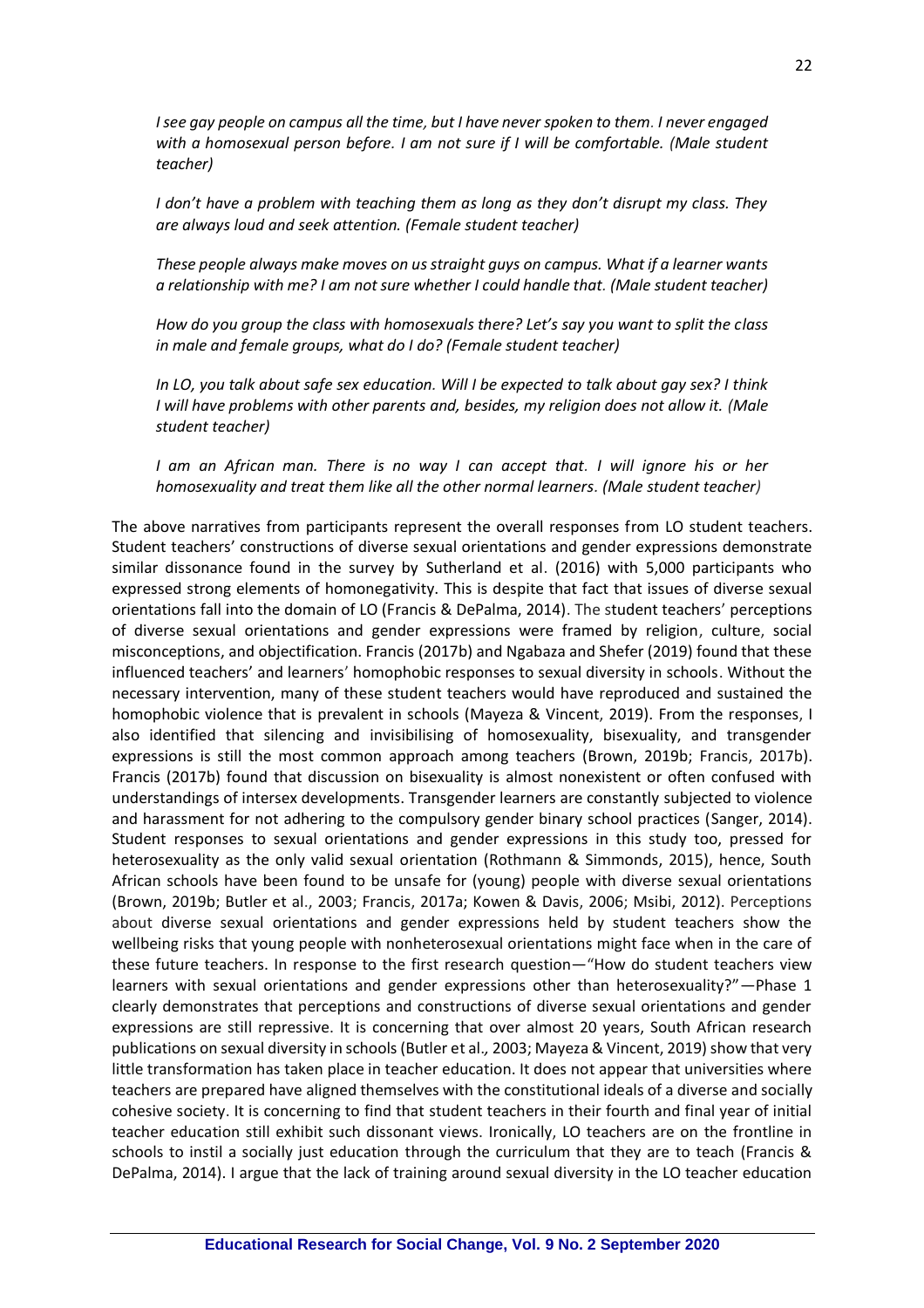programme reflects negative views as the official view about people with diverse sexual orientations and gender expressions.

#### *Phase 2*

In Phase 2, LO student teachers and young people with nonheterosexual orientations joined for one session that enabled them to engage in dialogue about sexual orientation and gender diversity. I had separate conversations with the two groups about their conduct during Phase 2. Much of the discussion was about ethical behaviour. An educational psychologist was present in the event that the discussion inflicted any form of harm or discomfort. I introduced the six students with the selfdisclosed diverse sexual orientations to the LO student teacher cohort. I reminded the two groups of the focus of the activity. The six self-disclosed same-sex sexual orientation students shared their individual experiences of everyday life at school. Below are excerpts from the discussion on how homosexuality was perceived at school, and how these young people were treated as a result. Many of the findings aligned with the perceptions that student teachers held in Phase 1.

Heteronormative societies imprint gendered dressing as distinctive markers of sexuality (Vaccaro et al., 2012). For instance, when young boys might want to wear a skirt or nail polish, they are lectured or disliked by parents, neighbours, teachers, and strangers, while those who dressed gender appropriately were viewed as "normal" (Vaccaro et al., 2012).

Guest Speaker 3, who identified as a female with a same-sex sexual orientation, explained that she had had a similar incident at school:

*So, they told me, "No, you are not allowed to wear these pants; they are for the guys only. So as a girl, you need to wear a skirt." So yeah, I got used to them.*

Choosing what is normal, mainstream, or acceptable is determined by the hegemonic groups in our society; they have the power to choose what is tolerable and what would not be tolerated (Francis & Msibi, 2011). If groups are seen as "abnormal" by the dominant group, their culture and language are misrepresented, discounted, or eradicated (Francis & Msibi, 2011). By rejecting and labelling nonheterosexuality as "abnormal," people with diverse sexual orientations are forced by their desire to be normal to the social scripts (Gutmann Kahn & Lindstrom, 2015). Other guest speakers in the study who defined themselves as persons with diverse sexual orientations supported this statement:

*I felt a pressure at my student residence, and I changed for a couple of months because I wanted to impress them. I tried to fit in because they are only guys. At the initiation, I felt I had no choice. (Guest Speaker 1: Male with a same-sex sexual orientation)*

*At school, they asked me why I wanted to be a man. I tried to do female stuff like wearing skirts and the sport they played, but I was so uncomfortable. It is not nice to be rejected, so you end up doing what they want. (Guest Speaker 3: Female with a same-sex sexual orientation)*

*In the beginning, I was teased. I never had a girlfriend. I would sometimes report it to the teachers and nothing would happen. I decided to date girls just to end the teasing. It was very depressing. (Guest Speaker 2: Male with a same-sex sexual orientation)*

The narratives are indicative of a deep-seated heteronormative culture that is sustained in learning institutions, be they basic or higher education. These participants reflected on how they had to self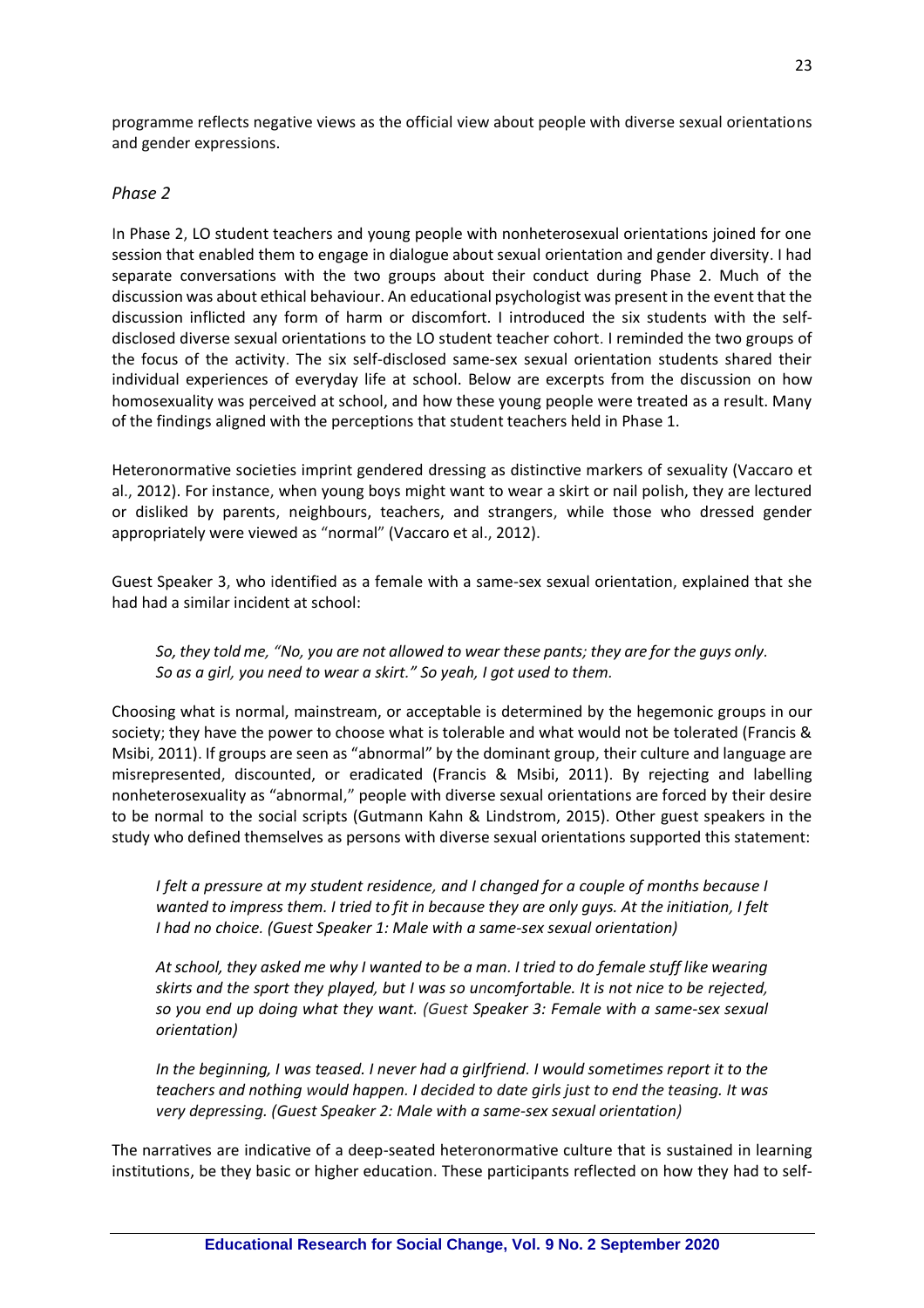regulate in order to have a sense of belonging. They denied the self in order to be accepted in the hegemonic collective. The systemic heteronormative culture is in total contravention of the values and fundamentals of inclusive education that bars any form of discrimination. My intention was to explore how these revelations would translate into the discussion session to follow. The student teachers were confronted with dominant powers and privileges that were often taken for granted. I was not sure if these students could comprehend that the privilege of the hegemonic group had the potential to other and to oppress. The narratives of the same-sex sexual orientation participants highlight the need to queer schools. Not only should diverse sexualities become a topic of teaching and learning in the LO curriculum, but there is also a need to disrupt the regimented heteronormative school culture. Using a transformative learning approach allows individuals to create their own personal knowledge, values, and beliefs without the influence of society (Quinn & Sinclair, 2016).

## **Discomforting Heteronormativity**

The notion of "discomfort" refers to a feeling of anxiety or embarrassment. The term, "discomforting heteronormativity" as a theme, is explained on the basis that not only society but specifically LO teachers feel uncomfortable talking to or teaching learners about gender and sexualities apart from heterosexuality. Recent research by Francis (2017b) and Mayeza and Vincent (2019) found that LO teachers are embarrassed and ill prepared to talk about sexuality with learners, let alone nonheterosexuality. The visibility of nonheterosexual learners in schools through nonnormative gender expressions creates a feeling of discomfort for teachers who assume that their class or the school is a heteronormative environment. Although all discussions of sexuality create discomfort for teachers (Ngabaza & Shefer, 2019), they consciously distance themselves from a topic they feel uncomfortable with (Francis, 2019). The LO student teachers expressed similar discomfort narratives when asked how they would feel about teaching learners with diverse sexual orientations.

*No, I would not want to make myself [part] of something I don't even understand. As I said, it is a private matter, and I prefer to stay away from personal issues. (Male student teacher)*

*No, I would not be comfortable to deal with issues of homosexuality because I would not know how to deal with such situations, firstly. Secondly, I would not know how to approach such a situation and I would not know what to say to these learners and I would not feel comfortable talking to them about it. (Female student teacher)*

Taylor and Hill (2016) stated that a person's perspectives are predominantly derived from experience, and these perspectives further influence their understanding of new experiences. Because these student teachers' perspectives and anxiety about the inclusion of diverse gender and sexuality identities needed to change, transformative learning was incorporated into the data-gathering process. These school realities troubled the fixed, repressive perceptions of the student teachers' views and beliefs about homosexuality. They could personally see the speakers and their emotions while they shared their stories. The stories were marked with injustice, discrimination, dehumanisation, ostracism, and violence. Guest speakers shared that:

*I was nominated to be the head boy in Grade 12. The principal said they had never had a gay head boy, and that they couldn't allow me to be the first. This is despite the fact that I was elected by the majority of the learners. I was very hurt because my sexuality was used to discriminate against me. I decided to fight for it. (Guest Speaker 1: Male with a same-sex sexual orientation)*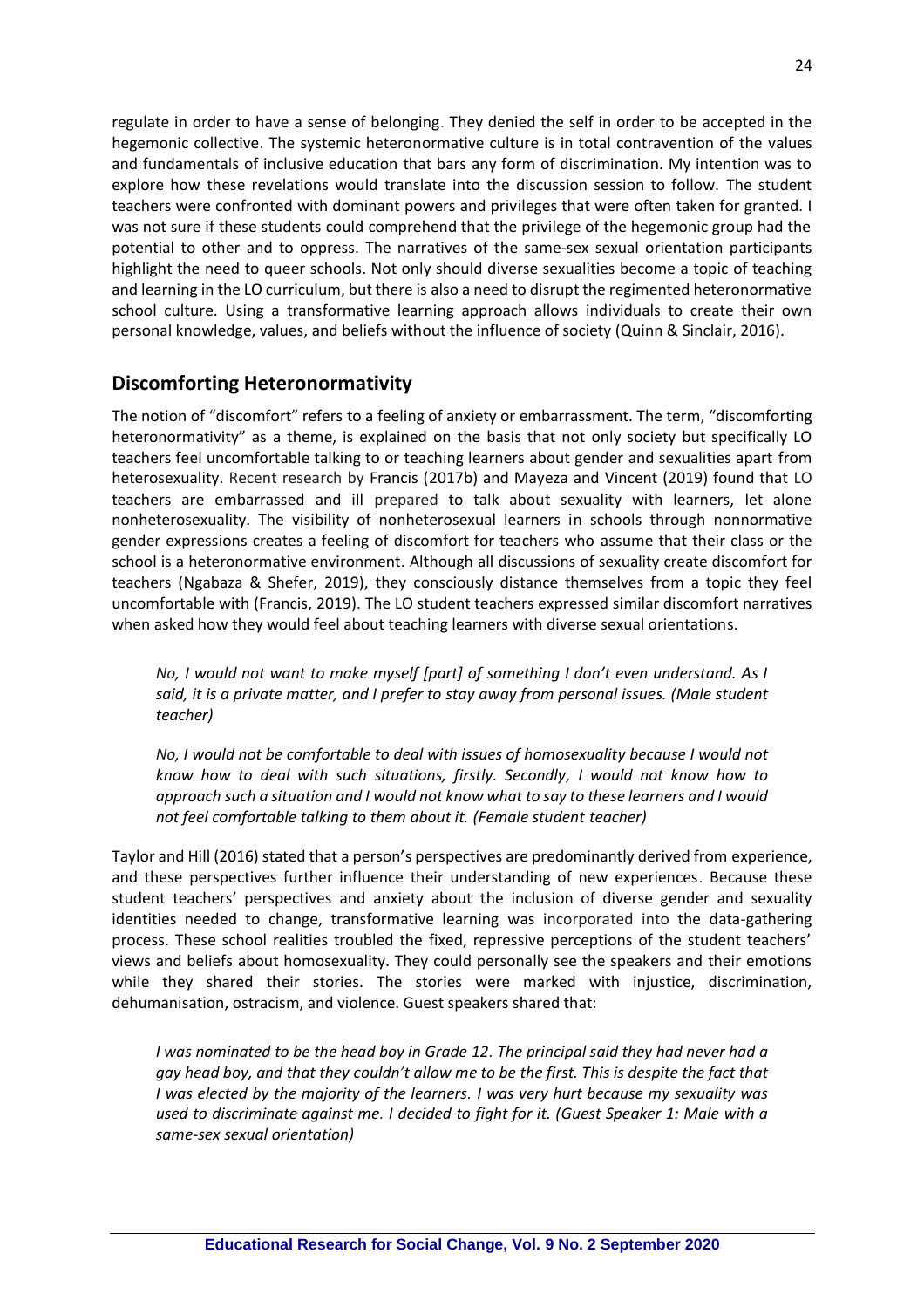*In Grade 10, I was accompanied by a girlfriend to the school games. On our way there, we started kissing . . . two guys approached us and confronted us kissing. When we told them we are kissing, they responded, "Ooh, that thing is not normal." The one guy grabbed me, and the other grabbed her. The one said "Ja, we are going to teach you guys." He wanted to whip us. (Guest Speaker 3: Female with a same-sex sexual orientation)*

*Secondary school was a very difficult time for me. The boys did not want me to go to the male toilets. They would always chase me from it. Although girls tolerated it and allowed me to share a bathroom, some teachers didn't approve. I had to wait till after school so I could go to the toilet. (Guest Speaker 2: Male with a same-sex sexual orientation)*

The experiences of these speakers explained to the student teachers their realities while in school. The idea was to explore how these realities could create an awareness about perceptions and responses in schools and the need for a safe and inclusive learning environment. Student teachers' facial reactions were those of shock, sadness, and horror. Many of them expressed their disappointment about the schools' direct acts of discrimination:

*I can't believe that those things still happen in this day and age! I am shocked. Why are people not left alone to live their lives? (Female student teacher)*

*Schools are places where learners should be protected from violence. But the teachers not allowing you to go into the female bathrooms gives power to the boys to bully you. (Male student teacher)*

*I didn't even think that toilets would be a problem. I don't even think of problems; if I have a need, I just go to the toilet and do my thing. It is sad that someone must hold his needs till they go home. I cannot imagine that. (Male student teacher)*

From the responses of the student teachers, I noticed a shift towards values that are included in the LO curriculum. I sensed compassion, disappointment on how school youth with same-sex sexualities were treated, and disgust with teachers' unwillingness to support and affirm. Moore (2005) highlighted that shifting a person's perspectives on a matter often requires dialogues of a discomforting nature. Participants in the study showed a change in attitude towards the subject.

Cranton (2001) explained that using an unexpected action, in this case speakers telling their stories, can potentially transform the dissonant feelings held by individuals. Transformative learning is extremely difficult and fraught with emotional upheavals (Moore, 2005). Mezirow, as cited by Taylor and Hill (2016, p. 256), purported that "transformation can be sudden and dramatic, even epic or more incremental where slow and steady changes in meaning schemes result in eventual change in meaning perspective." Using intergroup dialogue as a transformative learning tool in a gradual process resulted in student teachers examining and changing their perspectives more easily than in one dramatic moment. This is why I not only had a discussion with individuals with diverse sexual orientations, but also did a pre-evaluation with the LO student teachers, arranged an intergroup dialogue, and asked for reflections after the dialogue to facilitate a process of change. Making transformative learning a process, although it is time consuming, would have a major impact on the student teacher's worldview (Hoggan, 2016).

Student teachers in this study had more questions than views when guest speakers shared their daily realities at school. A few of the questions the student teachers asked the speakers were as follows: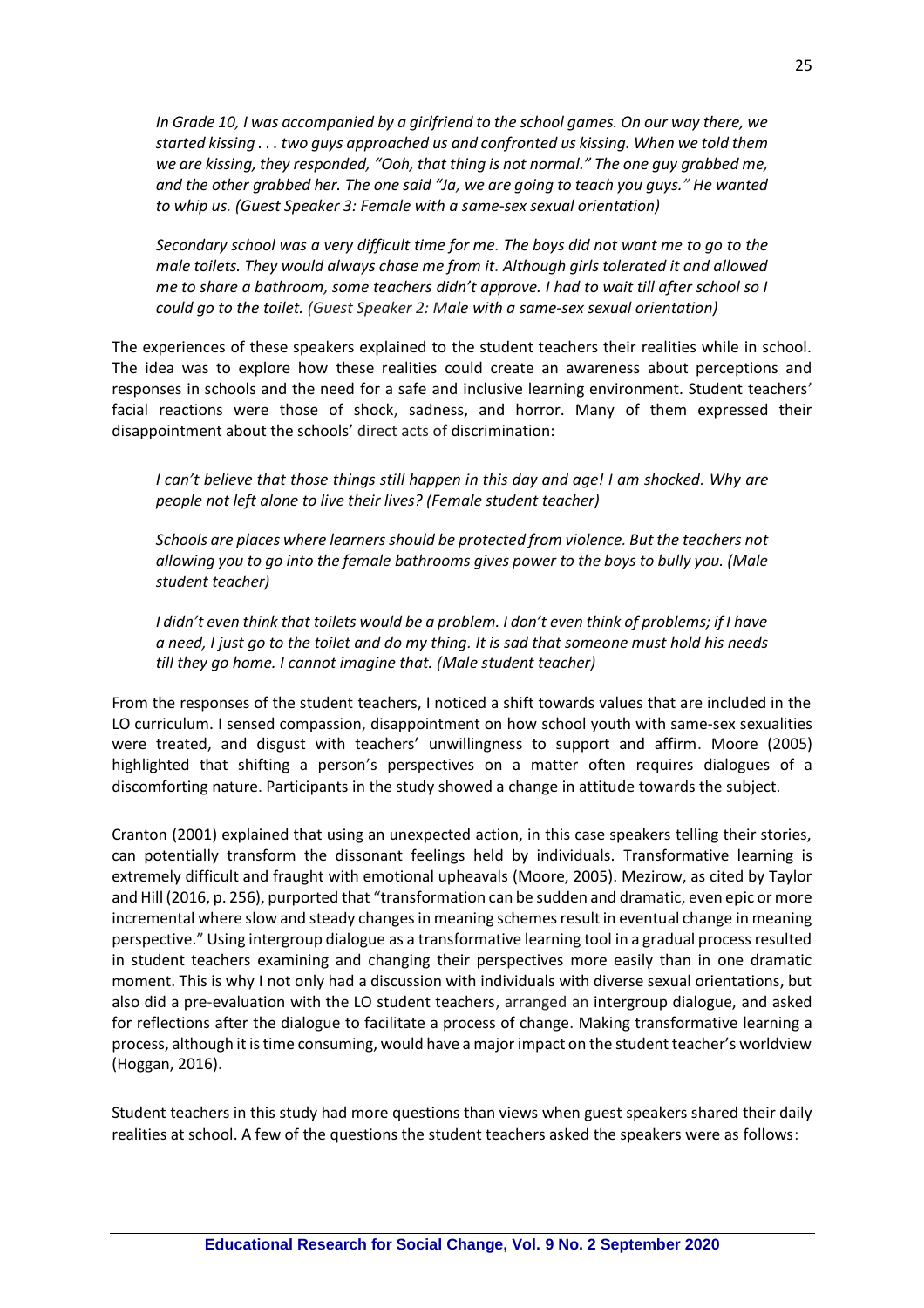*My question is, do you feel any pressure to fit into a certain sex due to societal pressure? Do you like how you feel about yourself? Didn't you, at any time, feel that you should deviate a bit to a certain sex just to fit in or be appreciated as a human being? (Male student teacher)*

*Having gone through whatever your school experiences were, what advice would you give to teachers to deal with these homosexual learners? How can I take your experiences you shared with us to make it easier to include them in our classrooms, and change the conflict between those who are homophobic or those who want to make fun of homosexuals? (Female student teacher)*

*My concern is that the curriculum does not cater for people with gender diversity. My question is, what can be done to educate teachers, school managements, and learners? (Male student teacher)*

By using intergroup dialogue in transformative learning, student teachers started to question and examine their perspectives and views around sexual diversity. The student teachers started to explore ways that could enable practising teachers to approach learners with diverse sexual orientations. Mezirow (1997, p. 61) was of the view that "we can become critically reflective of the assumptions we or others make when we learn to solve problems instrumentally or when we are involved in communicative learning." After giving the student teachers a chance to reflect and offer comments about the dialogue after the speakers' interviews, the following comments were made:

*I think as a teacher, change is something you should get used to. I think there should be a workshop where teachers learn about different sexual orientations. This is the first time we learned about it in university. I hated homosexuals and I don't even know why? (Male student teacher)*

*It is important to remember that there should not be a definition on what a man or a woman is, or what is normal or abnormal because we, as a society, grew up knowing that a man should be with a woman. We should not label that as normal. People should realise that what you see as normal, someone else may not see as normal. (Male student teacher)*

*I wanted to say that having these talks with you guys will drive out the misconceptions or stereotypes people have in our community. If you are gay or lesbian, they consider you as abnormal. People should understand that what is normal to you may be abnormal to me. So, if you have such talks in the media, this will help other people like yourself to spread the word that being gay is not abnormal. (Female student teacher)*

There seemed to be a shift in the perceptions expressed from Phase 1 to Phase 2. Student teachers started questioning their knowledge about sexuality and gender diversity. Hoggan (2016) stated that after questioning one's own knowledge, an overall change will occur in the way people relate to other people or, identification can begin to shift.

Comparing the research question in Phase 1 with discomforting heteronormativity, it was clear that student teachers had a feeling of discomfort towards nonheteronormative sexualities. The participants experienced different emotions and views about diverse sexual orientations, for instance, anger, rejection, fear, and discomfort. The silence on sexual diversity at university denies student teachers the opportunity to affirm and create an inclusive learning environment for all learners. It also enables an environment where hegemonic views on heteronormativity are reproduced and perpetuated. Queer theory posits that sexuality is fluid, but if teacher education programmes silence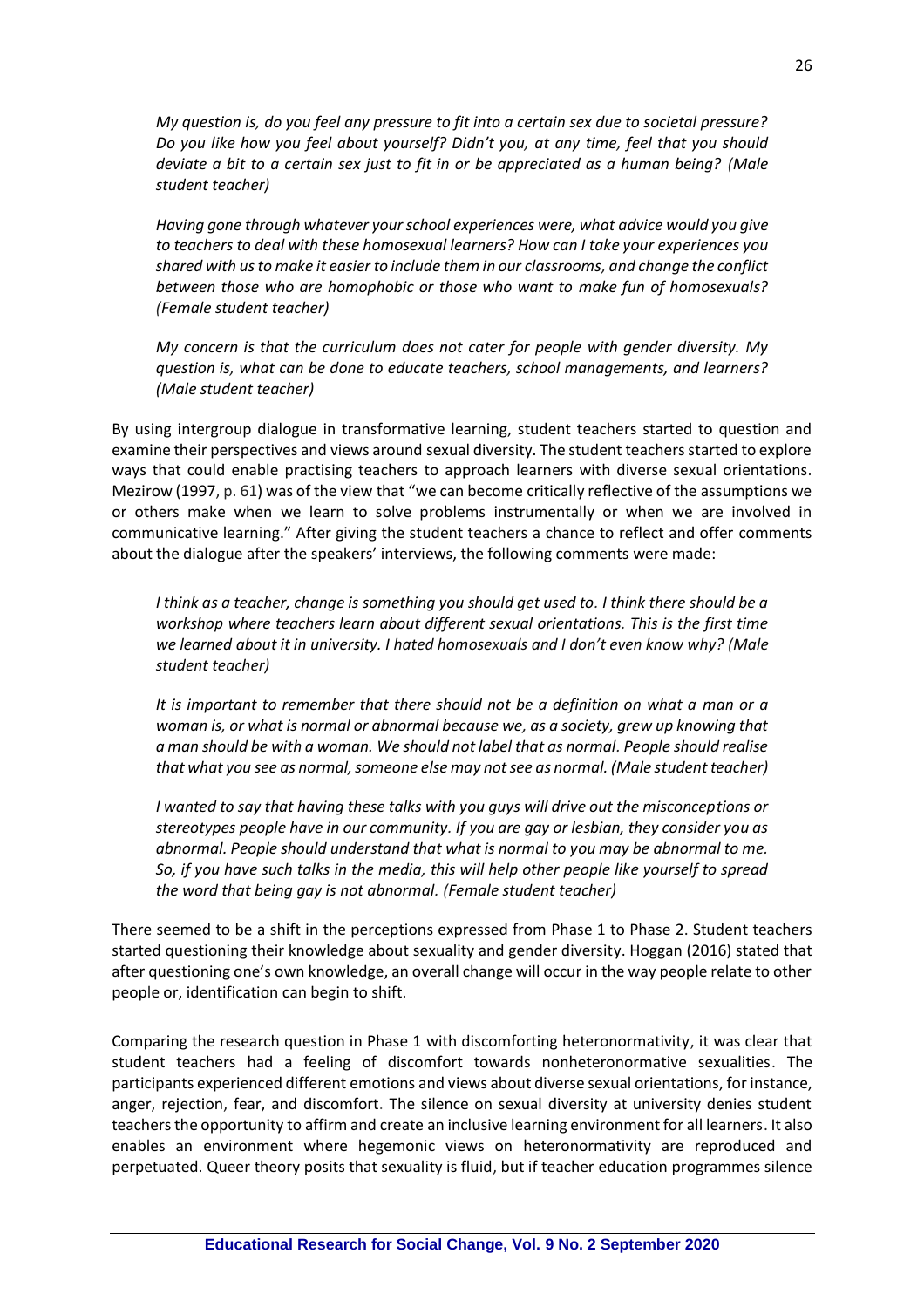such knowledge, then it is difficult to queer teacher education. While at university, student teachers are not prepared or willing to teach learners about different sexualities. Intergroup dialogue between the nonheterosexual speakers and student teachers not only allowed them to examine their own perspectives and beliefs towards diverse sexual orientations but also brought about an awareness of discrimination. Through the intergroup dialogue sessions, participants started to gain and acquire knowledge they felt they needed to start supporting nonheterosexual learners.

# **Shifting Perceptions: From Homophobia to Social Cohesion**

A third theme that came to light was the shifting perceptions. This theme examines how the participants' beliefs and views shifted from being dissonant about sexual diversity towards being considerate of sexual diversity. After the dialogue between guest speakers and student teachers, the student teachers were given a chance to reflect on their engagement with people with diverse sexual orientations. They commented:

*I was always angry at gay people. I thought they just looked for attention. I didn't want anything to do with them. I was even scared they would make moves on me. Listening to these six people made me realise it's not a choice. Who will choose to be abused like that? We still need to learn a lot. (Male student teacher)*

*I had seen homosexual youth before at school. I just ignored them. I saw them like any other learners. I think I will now be more aware of the challenges that homosexual learners experience. (Female student teacher)*

*My culture is very strict. But I also have to take care of all learners in the school. It will be a difficult one. (Male student teacher)*

The above comments show a shift from the student teacher sexual diversity dissonance, found in Phase 1, to a more considerate and supportive positioning towards school youth with same-sex sexuality. Transformation can only happen through critical reflection in which the adult learner questions assumptions and beliefs that have been used to interpret the meaning of past experiences (Taylor & Hill, 2016).

On examining these views, it becomes apparent that the participants engaged in deep thinking about their beliefs and values and how these perspectives affect individuals with nonheterosexual orientations. Cranton (2001) explained that when individuals critically reflect on their views, they become receptive to alternative views and questions. Reflections enabled student teachers to work through beliefs and assumptions, assessing their validity in the light of new experiences or knowledge. Using critical reflection enabled participants to transform their single-lensed dimension of sexuality to that of considering different forms of sexual expressions as posited by queer theory perspectives. Student teachers were asked to write a short summary of what their needs were in order to respond to school youth with diverse sexual orientations in an affirming and inclusive manner. This is how they responded:

*I need to know how to deal with the bullying of homosexual learners. I don't think the bullying is the same. Sometimes teachers bully them. How do we deal with this as LO teachers? (Female student teacher)*

*I still need to learn more about homosexuality. As a Christian and a Zulu man, I am not sure if I am comfortable. Maybe if I learn more about what causes this. (Male student teacher)*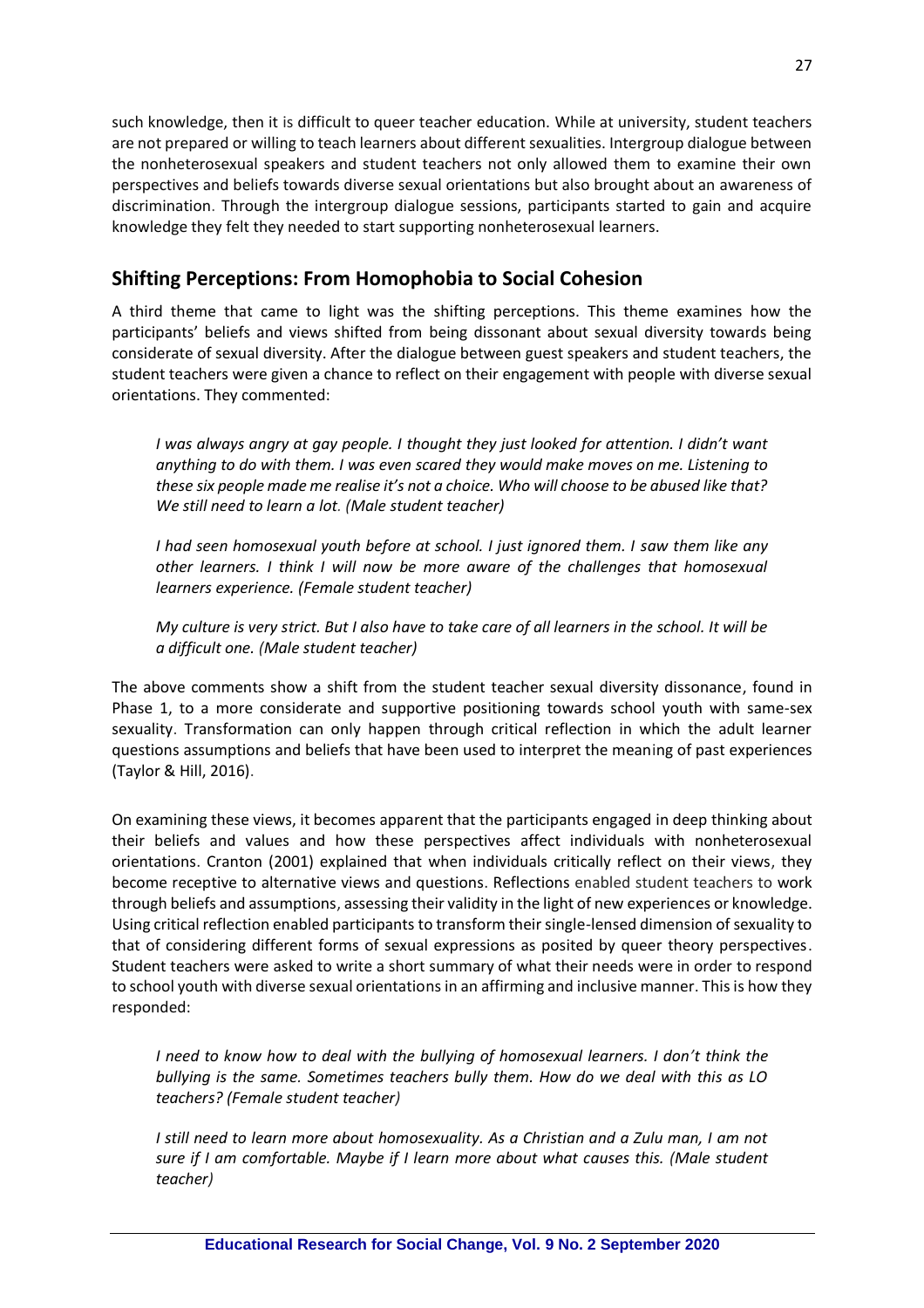*I don't have a problem teaching it. But I am worried about the parents who will have a problem with it. I need knowledge and skills to deal with such parents. (Male student teacher)*

These comments show that the LO student teachers moved beyond an awareness of negativity towards diverse sexual orientations and gender expressions. They are concerned with skills and knowledge on how to address the inequities. Kumashiro (2001) advocated for an education about the other, education for the other, an education that is critical of privilege and othering, and education that brings about change. To facilitate an inclusive environment for school youth with diverse sexual orientations and gender expressions, teachers need specific strategies and pedagogies that would facilitate change.

## **Conclusion**

Through a three-phase intergroup dialogue process, this article explored strategies to disrupt conceptions of compulsory heteronormativity and the repression of sexual diversity. Although Phase 1 proposed the questioning of perceptions in society around sexual diversity, a slight change was introduced. I focused on an event at the time that had sparked wide public discussion on nonnormative sexualities. I am of the opinion that this slight change allowed for richer and more engaging debate. The three themes identified show a transformative journey from rigid compulsory heteronormative perceptions to support for sexual diversity, and care for those who are othered. Critical self-reflexivity became central in the journey of undoing oppressive tendencies towards the other and difference. The LO student teachers showed a desire to serve as agents of change and expressed the need to accommodate inclusive learning for all learners in schools. This article shows that intergroup dialogue between people with diverse sexual orientations and hegemonic communities has the potential to queer environments. Queered environments create respect for, and humanise, those who are othered.

### **References**

- Abes, E. S., & Kasch, D. (2007). Using queer theory to explore lesbian college students' multiple dimensions of identity. *Journal of College Student Development*, *48*(6), 619–636.
- Brown, A. (2019a). One Namibia, one (heterosexual) nation: Presidential discourses on homosexuality. *Journal of Namibian Studies, 26*, 93–105.
- Brown, A. (2019b). Queering family dialogue through entertainment education: Implications for sexual minority youth*. Journal of GLBT family studies.* <https://doi.org/10.1080/1550428X.2019.1686720>
- Brown, A., & Diale, B. M. (2017). "You should wear to show what you are": Queer student teachers troubling the heteronormative professional identity. *Gender Questions*, *5*(1), 1–19.
- Butler, A. H., Alpaslan, A. H., Strümpher, J., & Astbury, G. (2003). Gay and lesbian youth experiences of homophobia in South African secondary education. *Journal of Gay & Lesbian Issues in Education*, *1*(2), 3–28.
- Cranton, P. (2001). Interpretive and critical evaluation. *New Directions for Teaching and Learning, 88*, 11–18.
- Dessel, A. B., Woodford, M. R., & Warren, N. (2011). Intergroup dialogue courses on sexual orientation: Lesbian, gay and bisexual student experiences and outcomes. *Journal of Homosexuality*, *58*(8), 1132–1150.
- DeTurk, S. (2006). The power of dialogue: Consequences of intergroup dialogue and their implications for agency and alliance building. *Communication Quarterly*, *54*(1), 33–51.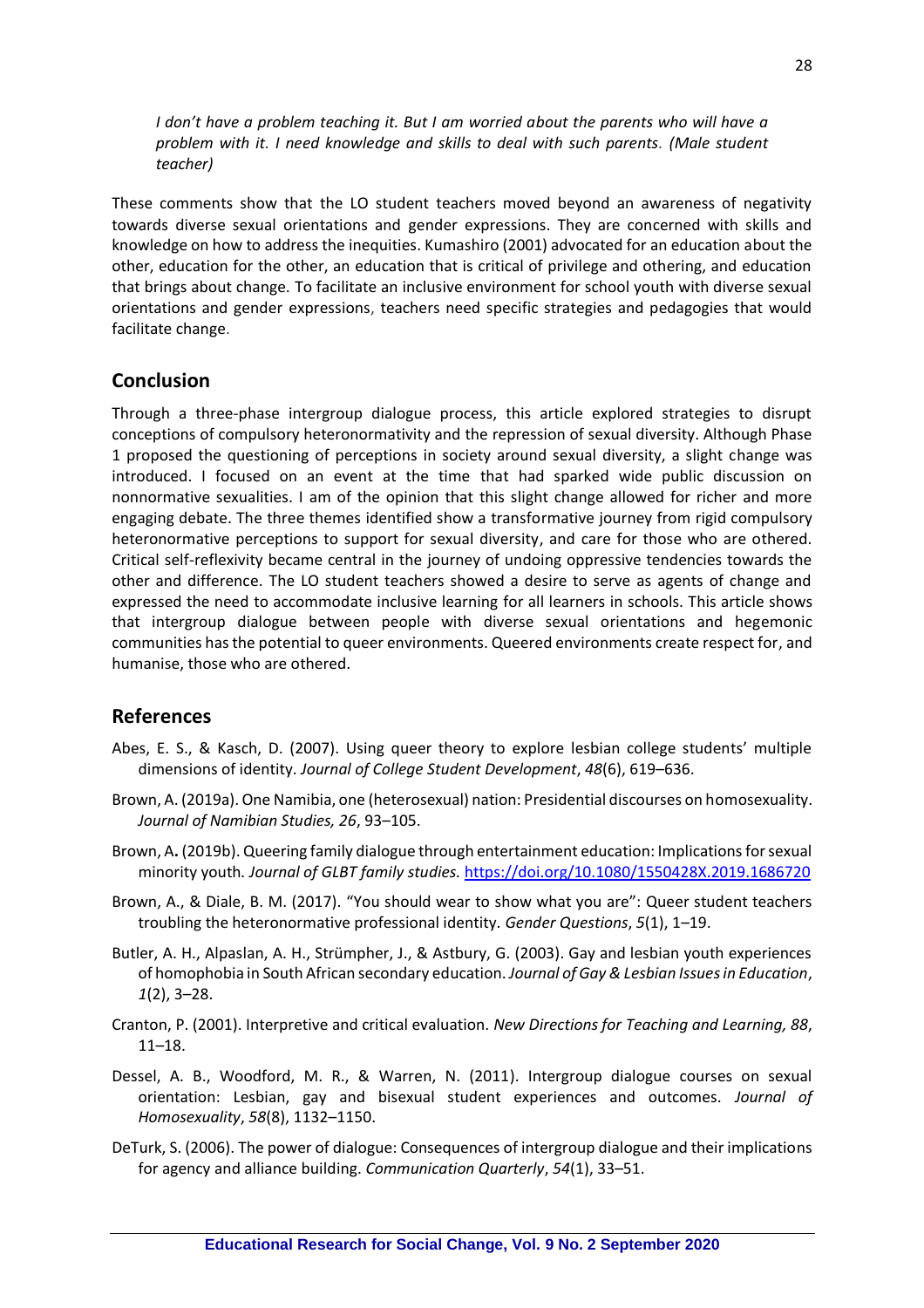- Dilley, P. (1999). Queer theory: Under construction. *International Journal of Qualitative Studies in Education*, *12*(5), 457–472.
- Eslen-Ziya, H., McGarry, A., Potgieter, C., & Reygan, F. C. (2015). Equal but separate? LGBTI rights in contemporary South Africa. In U. Korkut, K. Mahendran, G. Bucken-Knapp, & R. H. Cox (Eds.), *Discursive governance in politics, policy, and the public sphere* (pp. 179–189). Palgrave Macmillan.
- Francis, D., & Msibi, T. (2011). Teaching about heterosexism: Challenging homophobia in South Africa. *Journal of LGBT Youth*, *8*(2), 157–173.
- Francis, D., & Reygan, F. (2016). Relationships, intimacy and desire in the lives of lesbian, gay and bisexual youth in South Africa. *South African Review of Sociology*, *47*(3), 65–84.
- Francis, D., Reygan, F., Brown, A., Dlamini, B., McAllister, J., Nogela, L., Mosime, S., Muller, M., & Thani, G. (2019). A five-country study of gender and sexuality diversity and schooling in Southern Africa. *Africa Education Review, 16*(1), 19–39.
- Francis, D. A. (2010). Sexuality education in South Africa: Three essential questions. *International Journal of Educational Development*, *30*(3), 314–319.
- Francis, D. A. (2012). Teacher positioning on the teaching of sexual diversity in South African schools. *Culture, Health & Sexuality*, *14*(6), 597–611.
- Francis, D. A. (2017a). Homophobia and sexuality diversity in South African schools: A review. *Journal of LGBT Youth*, *14*(4), 359–379.
- Francis, D. A. (2017b). "I think we had one or two of those, but they weren't really": Teacher and learner talk on bisexuality in South African schools. *Journal of Bisexuality*, *17*(2), 206–224.
- Francis, D. A. (2019). What does the teaching and learning of sexuality education in South African schools reveal about counter-normative sexualities? *Sex Education*, *19*(4), 406–421. doi:10.1080/14681811.2018.1563535
- Francis, D. A., & DePalma, R. (2014). Teacher perspectives on abstinence and safe sex education in South Africa. *Sex Education*, *14*(1), 81–94.
- Gutmann Kahn, L., & Lindstrom, L. (2015). "I just want to be myself": Adolescents with disabilities who identify as a sexual or gender minority. *The Educational Forum, 79*(4), 362–376.
- Helmer, K. (2015). "Everyone needs a class like this": High school students' perspectives on a gay and lesbian literature course. *The Educational Forum, 79*(4), 408–420.
- Hoggan, C. D. (2016). Transformative learning as a metatheory: Definition, criteria, and typology. *Adult Education Quarterly*, *66*(1), 57–75.
- Kowen, D., & Davis, J. (2006). Opaque young lives: Experiences of lesbian youth. *Agenda*, *20*(67), 80– 92.
- Kumashiro, K. K. (2000). Teaching and learning through desire, crisis, and difference: Perverted reflections on anti-oppressive education. *The Radical Teacher*, *58*(1), 16–11.
- Kumashiro, K. K. (2001). "Posts" perspectives on anti-oppressive education in social studies, English, mathematics, and science classrooms. *Educational Researcher*, *30*(3), 3–12.
- Kumashiro, K. K. (2003). Queer ideals in education. *Journal of Homosexuality*, *45*(2/4), 365–367.
- Larrabee, T. G., & Morehead, P. (2008). Prospective teachers' reflections: Responding to a call from LGBT-inclusive classrooms. *International Journal of Multicultural Education, 10*(1), 1–15.
- Mayeza, E., & Vincent, L. (2019). Learners' perspectives on life orientation sexuality education in South Africa. *Sex Education*, *19*(4), 472–485.
- Meyer, E. J. (2010). *Gender and sexual diversity in schools*. Springer.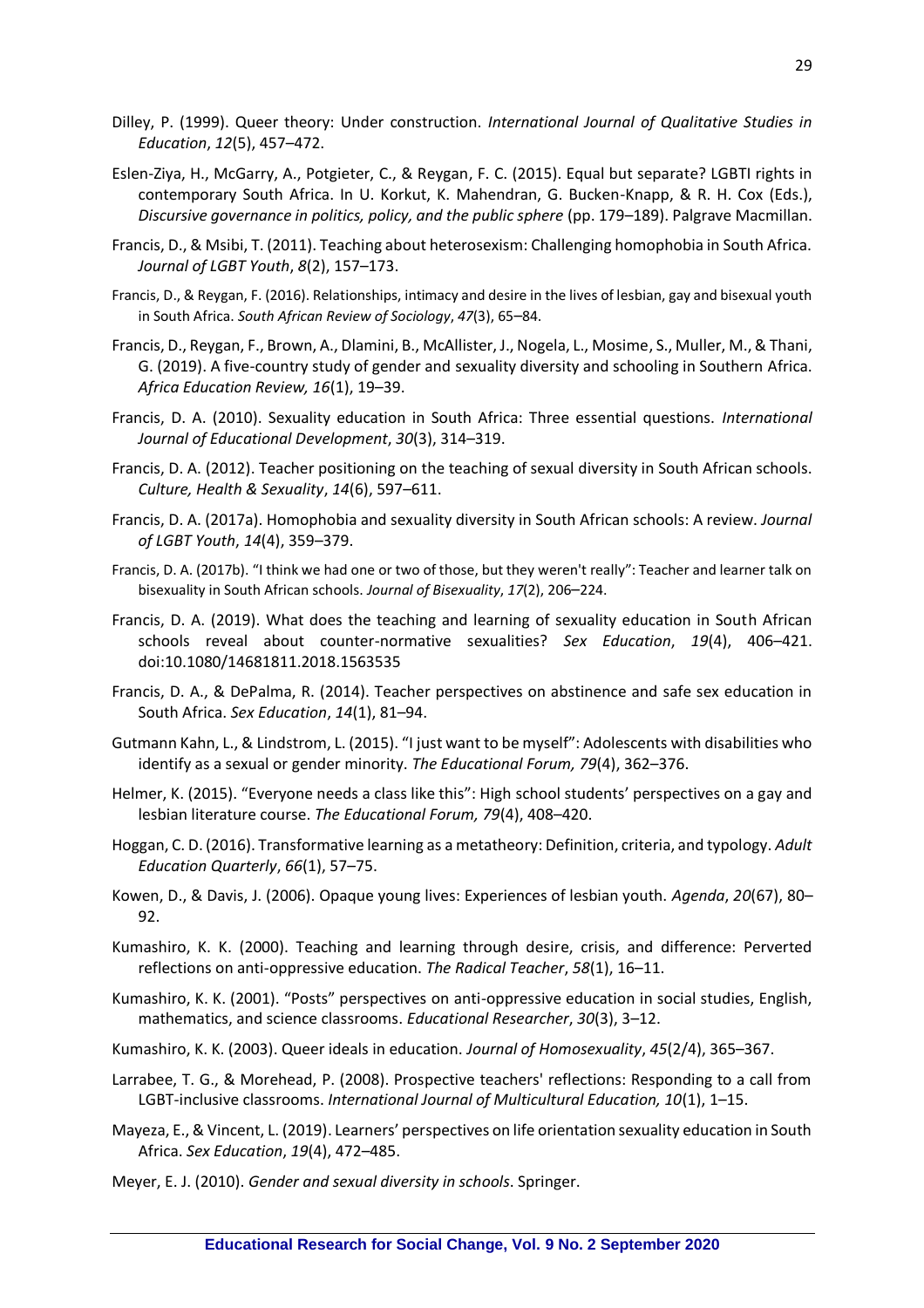Mezirow, J. (1997). Transformation theory out of context. *Adult Education Quarterly*, *48*(1), 60–62.

- Miles, J. R., & Kivlighan Jr, D. M. (2012). Perceptions of group climate by social identity group in intergroup dialogue. *Group Dynamics: Theory, Research, and Practice*, *16*(3), 189–205.
- Moore, J. (2005). Seven recommendations for creating sustainability education at the university level: A guide for change agents. *International Journal of Sustainability in Higher Education, 6*(4), 326– 339.
- Msibi, T. (2012). "I'm used to it now": Experiences of homophobia among queer youth in South African township schools. *Gender and Education*, *24*(5), 515–533.
- Msibi, T. (2014, February 26). The need for more African voices on theorising same-sex desire in Africa. *Pambazuka News*. https://www.pambazuka.org/governance/current-theorising-same-sexsexuality-relevant-african-context
- Muthukrishna, N. (Ed.). (2008). *Educating for social justice and inclusion in an African context: Pathways and transitions*. Nova Science.
- Nagda, B. A., Spearmon, M. L., Holley, L. C., Harding, S., Balassone, M. L., Moise-Swanson, D., & Mello, S. D. (1999). Intergroup dialogues: An innovative approach to teaching about diversity and justice in social work programs. *Journal of Social Work Education*, *35*(3), 433–449.
- Ngabaza, S., & Shefer, T. (2019). Sexuality education in South African schools: Deconstructing the dominant response to young people's sexualities in contemporary schooling contexts. *Sex Education*, *19*(4), 422–435.
- Pattman, R., & Bhana, D. (2017). Learning from the learners: How research with young people can provide models of good pedagogic practice in sexuality education in South Africa. In L. Allen & M. L. Rasmussen (Eds.), *The Palgrave handbook of sexuality education* (pp. 191–210). Palgrave Macmillan.
- Pieterse, C. E. (2019). *Life orientation lecturers' experiences of sexuality education: Implications for curriculum development* [Unpublished master's thesis]. North-West University, South Africa.
- Plummer, K. (2015). Afterword. Liberating generations: Continuities and change in the radical queer Western era. In D. Paternotte & M. Tremblay (Eds.), *The Ashgate research companion to lesbian and gay activism* (pp. 339–356). Ashgate Press.
- Quinn, L. J., & Sinclair, A. J. (2016). Undressing transformative learning: The roles of instrumental and communicative learning in the shift to clothing sustainability. *Adult Education Quarterly*, *66*(3), 199–218.
- Reygan, F., & Francis, D. (2015). Emotions and pedagogies of discomfort: Teachers' responses to sexual and gender diversity in the Free State, South Africa. *Education as Change, 19*(1), 101–119. http://doi.org/10.1080/16823206.2014.943259
- Richardson, E. M. (2004). "A ripple in the pond": Challenging homophobia in a teacher education course. *Education as Change*, *8*(1), 146–163.
- Richardson, E. M. (2008). Using a film to challenge heteronormativity: South African teachers "get real" in working with LGB youth. *Journal of LGBT Youth*, *5*(2), 63–72.
- Rothmann, J., & Simmonds, S. (2015). "Othering" non-normative sexualities through objectification of "the homosexual": Discursive discrimination by pre-service teachers. *Agenda*, *29*(1), 116–126.
- Sanger, N. (2014). Young and transgender: understanding the experiences of young transgender persons in educational institutions and the health sector in South Africa. *Gender Dynamix*. [http://tholwanaemolemo.co.za/GDXtransyouth2015-web%20\(1\).pdf](http://tholwanaemolemo.co.za/GDXtransyouth2015-web%20(1).pdf)